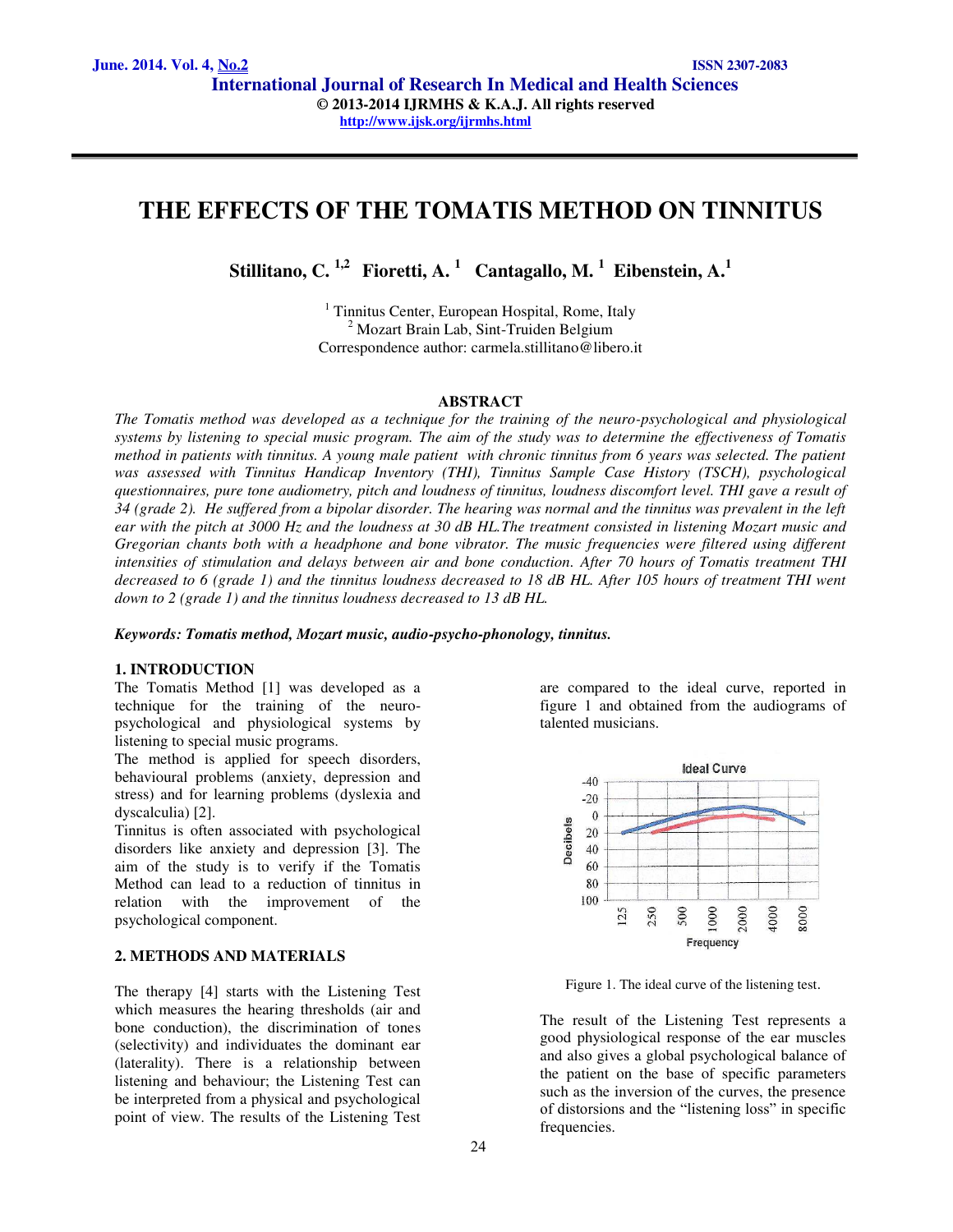The aim of the therapy is to modify the listening curves in order to reach the ideal referring model as much as possible.

A male patient (47 years old) suffering with chronic tinnitus from 6 years and previously treated unsuccessfully with TRT was assessed with Tinnitus Handicap Inventory (THI), Tinnitus Sample Case History (TSCH), the Millon Clinical Multiaxial Inventory III (MCMI-III), the Symptom Checklist 90 (SCL90) [5], the Eysenck Personality Inventory (EPQ) [6], the Beck Depression Inventory II (BDI-II) [7], the State Trait Anxiety Inventory-X Type (STAI X1 and X2) [8], pure tone audiometry, pitch and loudness of tinnitus, loudness discomfort level. THI gave a result of 34 (grade 2). He suffered from a bipolar disorder treated with oxcarbazepine 300 mg/day. The hearing was normal and the tinnitus was prevalent in the left ear with the pitch at 3000 Hz and the loudness at 30 dB HL.

The treatment consisted in listening Mozart music and Gregorian chants both with a headphone and bone vibrator. The music frequencies were filtered using different intensities of stimulation and delays between air and bone conduction, according to an individual program. Figure 2 represents the equipment used for the Tomatis treatment, that is composed by the Brain Activator and the Mozart Brain Lab (MBL) Player.



Figure 2. The Brain Activator and the MBL Player used for the Tomatis treatment.

The treatment promotes the activity of the middle ear muscles and of the neurological pathways through the alternative amplification with high frequencies (tension) and low frequencies (relaxation). The choice of the music tracks is based on the same principle of alternation between tension and relaxation [9]. The Mozart music has effects on the neurovegetative system by the high-spirited rhythm which characterizes its production.

It accelerates the heart-rate and the breathing rhythm, improving attention and concentration to get better learning strategies and cognitive abilities. At the same time the Mozart music is rich in high tones providing cortical stimulation with facilitative effects on associative, creative and superior thinking processes. Its rigorous mathematical structure in melody and rhythm is able to determine the production of serotonine [10]. The relaxation is obtained with Gregorian chants which have a long and soothing rhythm; they lead to a quiet and regular breathing pattern, inducing relaxation and providing an efficient training on body coordination.

The patient was submitted to the program of the treatment reported in table 1.

### **Progressive filtering**

| <b>MNF</b><br><b>GC</b><br><b>MNF</b> | $G$ C<br>GC. | GC.<br>GC. | GC.<br>  MF1000   MF2000   MF3000   MF4000   MF5000   MF6000   MF7000<br>GC. |      | MF3000 MF5000 MF6000 MF7000<br>MF4000 MF6000 MF7000 MF8000 |      |      |
|---------------------------------------|--------------|------------|------------------------------------------------------------------------------|------|------------------------------------------------------------|------|------|
| 3x                                    | twice        | twice      | Once                                                                         | Once | once                                                       | once | once |

|                                                 |               | High-pass filters on tinnitus frequency and on 6000 Hz | <b>High-pass filters</b>                 |
|-------------------------------------------------|---------------|--------------------------------------------------------|------------------------------------------|
| MF6000 MF3000<br>MF6000 MF3000<br><b>MF6000</b> | <b>MF3000</b> |                                                        | MF3000<br><b>MF4000</b><br><b>MF6000</b> |
| 10x                                             | 10x           |                                                        | 10x                                      |

#### **Progressive defiltering**

| <b>MF8000</b><br><b>MF8000</b><br>MF7000<br>MF7000 | MF6000<br>MF6000<br>MF5000<br>MF5000 | MF6000<br>MF5000<br>MF4000<br>MF4000 | <b>MF3000</b><br>MF3000<br>MF2000<br><b>MF2000</b> | MF1000<br>MF1000<br><b>MNF</b><br><b>MNF</b> |
|----------------------------------------------------|--------------------------------------|--------------------------------------|----------------------------------------------------|----------------------------------------------|
| once                                               | once                                 | Once                                 | Once                                               | Once                                         |
|                                                    |                                      |                                      |                                                    |                                              |

**GC**: gregorian chants. **MF1000**: high-pass filter on 1000 HZ on mozart music; **MF2000**: high-pass filter on 2000 HZ on mozart music; **MF3000**: high-pass filter on 3000 HZ on mozart music: **MF4000**: high-pass filter on 4000 HZ on mozart music; **MF5000**: high-pass filter on 5000 HZ on mozart music; **MF6000**: high-pass filter on 6000 HZ on mozart music; **MF7000**: high-pass filter on 7000 HZ on mozart music; **MF8000**: high-pass filter on 8000 HZ on mozart music.

**MNF**: not filtered mozart

music;

Every song is given for 30 minutes.

Table 1. The program of the Tomatis method used in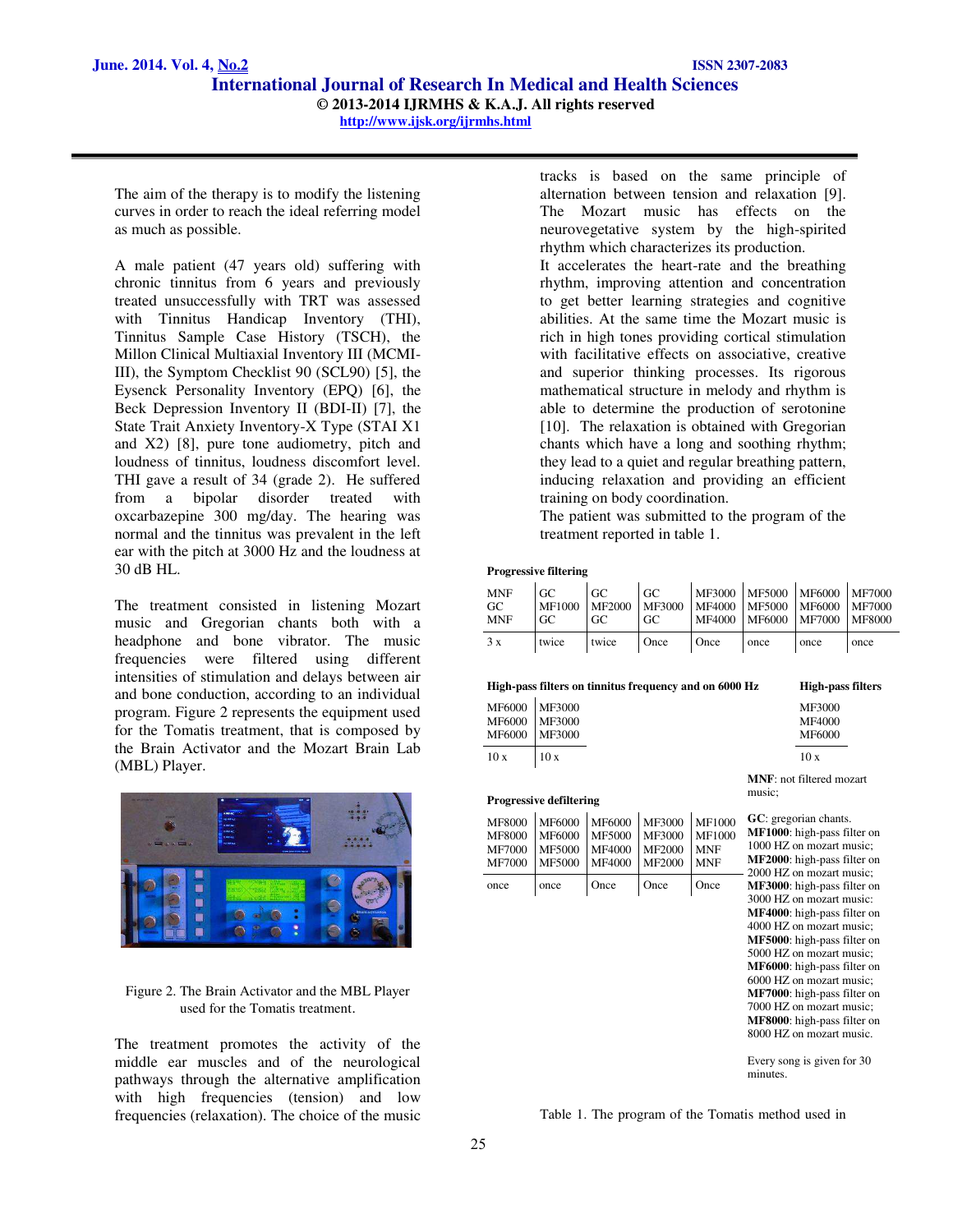# **International Journal of Research In Medical and Health Sciences © 2013-2014 IJRMHS & K.A.J. All rights reserved http://www.ijsk.org/ijrmhs.html**

the patient with tinnitus

# **3. RESULTS**

The tinnitus was triggered by high level of stress and by negative emotional components related to family problems.

Based on the psychological interview, the subject showed very high internal defences. He described the physical symptoms in detail with a clever control of his words in a steady voice's tone. When the discussion reached the emotional substrate the subject reacted with confusion and less control. The use of irony and the ability to reduce and remove the problem emerged clearly. The tinnitus was a symptom by which his body forced him to take care of himself, distracting his attention from family problems.

Psychological assessment showed the effort of the patient to give an extremely positive and a strong image of himself. The Millon test did not reveal any clear pattern of personality; the SCL-90 highlighted the nuances in the fields of somatization, anger, hostility, paranoid ideation and psychoticism and in the specific dimension of obsessive compulsive disorder and depression. The Eysenck and BDI –II, STAI – X1 and X2 tests did not reveal any significative element. The cognitive behavioral counseling for at least 3 months (one session per week) was suggested to the patient but he stopped the counseling after few sessions.

On the base of the Listening Test, it is possible to identify the very high internal defences emerged by the psychological interview.

According to Tomatis, the psychological dimension has an impact on every single component of the Listening Test. The most important element which emerged in the first listening test, as reported in the figure 3, compared with the ideal curve, was the distance between bone and air curves.



Figure 3. The first listening test of the patient before the Tomatis treatment.

According to the Tomatis' theory, the bone conduction is dominant when listening to oneself, it represents the subject himself and it reveals the perception of his own internal world and his "resonance". This concept can be explained by a metaphorical image: the bone conduction is like the string of instruments like violin, piano, harp etc.. The greater is the tension on the string the sooner it will vibrate even in response to the finest touch bordering the threshold of tactile perceptibility. In the same way, according to the Tomatis' theory, the bones in the body vibrate when there is an optimal tension which is an expression of the energy level in the body and from a psychological point of view in the character. The air conduction is dominant in the perception of sounds coming from outside and it represents the surrounding world and the others.

The relationship between the two curves represents the distance between the self and the others, it reflects the harmony between the subject's internal and external world and between his real self and public self.

Observing the first listening curve it is very clear the lack of energy and the weak character of the patient due to the very low bone curve. The high sensibility in the air curve demonstrates that his attention and therefore his psychological dimension is directed towards the others more than to himself. It can be described like a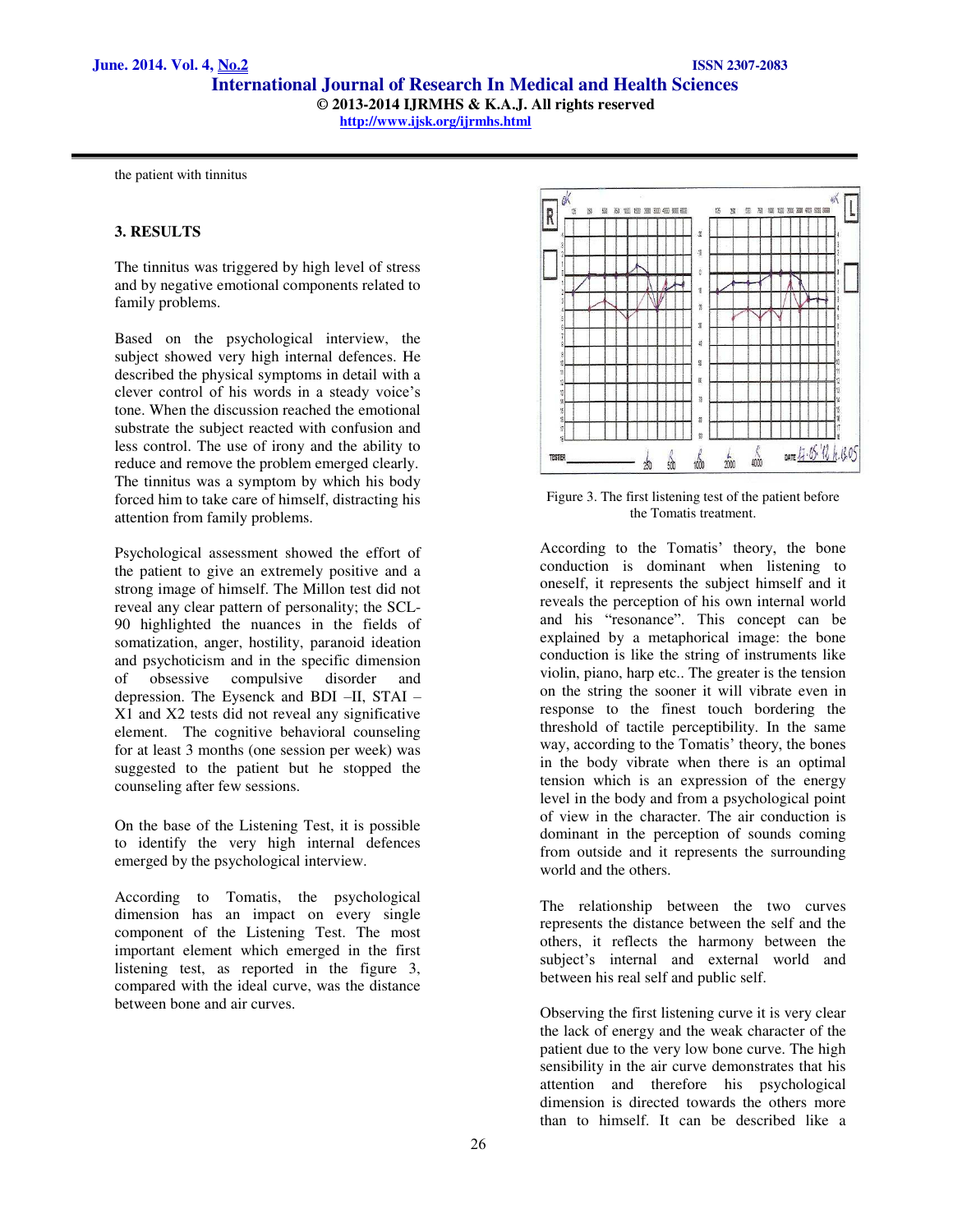strategy in order to avoid his own frailty, according to the psychological interview. Moreover he gives an image of himself very strong, as the high air curve (public self) demonstrates which the cause of a stress condition is. The last listening test after 105 hours of the Tomatis method is reported in the figure 4.

The curves improved after 105 hours of treatment, even if a gradual change in their movement towards the ideal curve began after 40 hours.



Figure 4. The last listening test after 105 hours of the Tomatis method.

The reduced distance between the bone and the air curves showed an association with an increased energy and a reinforcement of the character which permitted him to live deeply the contact with the others, independently from defence and protection strategies.

The VAS of tinnitus loudness was 40 before the Tomatis treatment and 10 after 105 hours. A significative improvement in the VAS evaluation was reported after 46 hours of the Tomatis treatment.

The audiological evaluations of the patient before and after the Tomatis method are reported in table 2.

| <b>EVALUATION</b>                        | <b>BEFORE TREATMENT</b>                           | <b>AFTER TREATMENT</b> |
|------------------------------------------|---------------------------------------------------|------------------------|
| <b>Pitch and loudness of</b><br>tinnitus | 3000 / 30 dB                                      | 3000 / 12 dB           |
| THI                                      | 34 (grade 2)                                      | $2$ (grade 1)          |
| Loudness disconfrot level                | Bilateral mild hyperacusis<br>on high frequencies | Normal                 |

Table 2. The audiological evaluations of the patient before and after the Tomatis method.

The reduction of the tinnitus perception was accompanied by important changes in the listening tests which are representative of an important positive evolution of the psychological behaviour.

# **DISCUSSION**

If we consider the most recent neurophysiological models of tinnitus [11], a primary role is played by the high frequencies together with a maladaptive cortical reorganization related to the peripheral deafferentation [12]. We suppose that the Tomatis treatment can be effective on the auditory pathways and cortical level or on the inhibitory mechanism of the limbic and paralimbic areas.

If the reduction of tinnitus depends from the cortical level, we can explain it through the phenomenon of attraction of lateral inhibition. Pantev et Al hypothesize that in the processing of auditory information, the auditory pathway is formed by excitatory and inhibitory networks. Each neuron has a characteristic frequency (CF) to which it is most responsive. If a neuron is excited, it not only receives excitation but also distributes inhibition laterally to adjacent neurons.

If we give a greater excitation in the regions spectrally neighboring the lesion, the weakened inhibitory networks are reinforced. The figure 5 is a representation of the excitatory-inhibitory mechanism in the auditory cortex.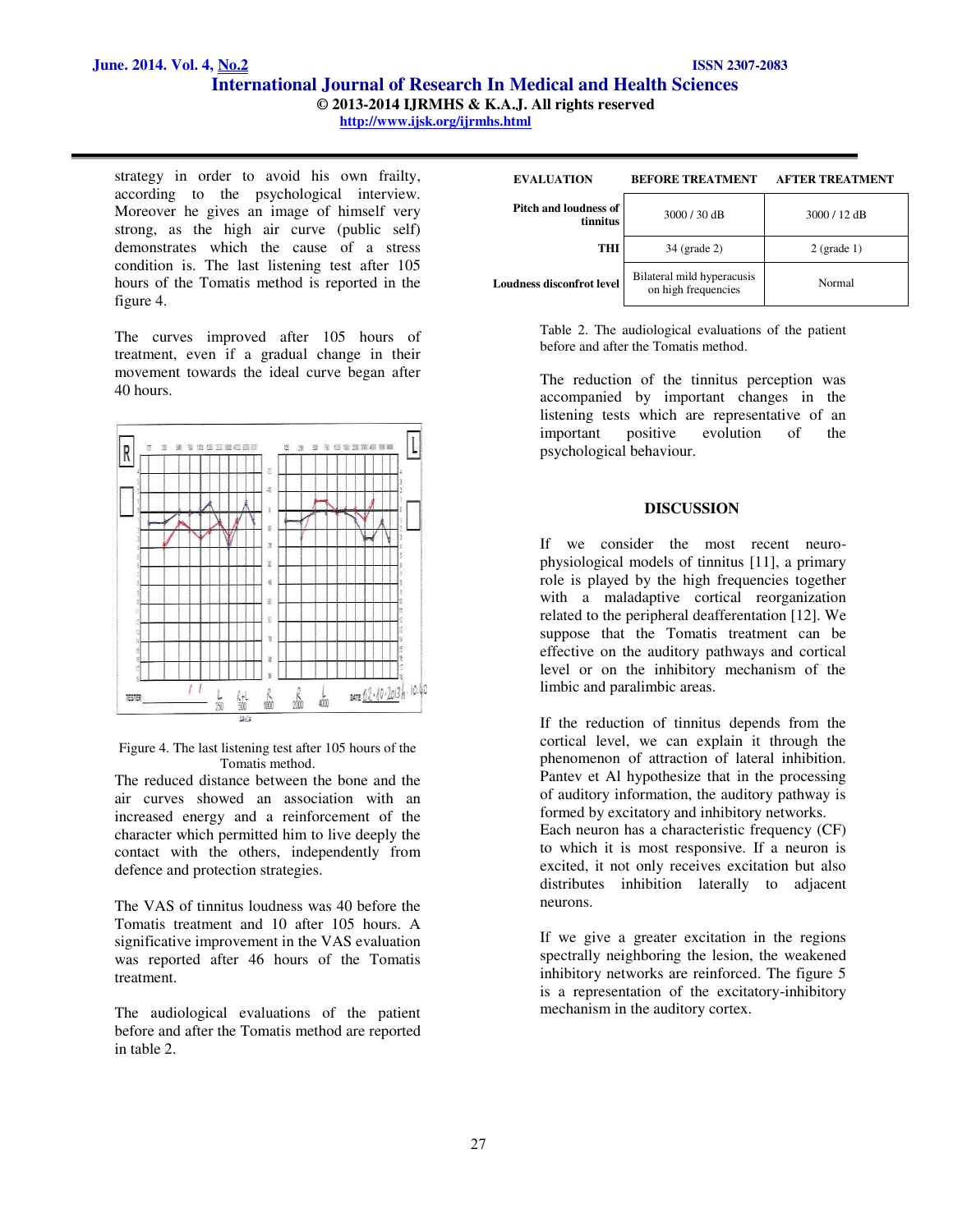**International Journal of Research In Medical and Health Sciences © 2013-2014 IJRMHS & K.A.J. All rights reserved http://www.ijsk.org/ijrmhs.html** 



Figure 5. The lateral inhibition by filtered music is realized by excitation in the regions spectrally neighboring the lesion.

If the reduction of tinnitus depends from the subcortical area, we can suppose that limbic and paralimbic structures are stimulated to recognize the unpleasant sound with an activation of the serotonergic neurons in Nucleus Accumbens – Thalamic Reticular Nucleus (Nac-TRN). These neurons can modulate the trasmission of the sounds from peripheral receptors and brainstem to the cerebral cortex [13]. The NAc-TRN system is able to cancel out the perception of the unpleasant sounds before the arriving in the cortex in which conscious perception resides. Other music therapies are proposed for tinnitus as Neuromonics[14], Heidelberg Model [15], the Mozart effect [16] and the tonal tinnitus-tailormade notched music training (TMNMT) [17].

It could be interesting to verify the effectiveness of the Tomatis treatment with neuroimaging techniques to exclude a placebo effect and to verify the activation of specific brain regions.

# **REFERENCES**

- 1. Tomatis A. A., "The ear and the language", Moulin Pub, 1997.
- 2. Gilmore T., "The Efficacy of the Tomatis Method for Children with Learning and Communication Disorders: A Meta-Analysis". *International Journal of Listening*

1999;13:12-23.

- 3. Eggermont JJ, Roberts LE, "The neuroscience of tinnitus: understanding abnormal and normal auditory perception" *Front Syst Neurosci* 2012, 11; 6:53.
- 4. Vervoort J., De Voigt M.J.A., Van Der Bergh W., "The improvement of severe psychomotor and neurological dysfunctions treated with the Tomatis Audio-Psycho-Phonology Method measured with EEG Brain Map and Auditory Evoked Potentials" *Journal of Neurotherapy* 2007; 11 (4): 37-49.
- 5. Derogatis, L.R. (1994), "Symptom Checklist-90-R: Administration, scoring, and procedures manual" (3rd ed.), Minneapolis, MN: National Computer Systems.
- 6. [Hans Jürgen Eysenck&](http://en.wikipedia.org/wiki/Hans_J¸rgen_Eysenck) [Sybil B. G. Eysenck](http://en.wikipedia.org/wiki/Sybil_B._G._Eysenck) (1975), "Manual of the Eysenck Personality Questionnaire", London: [Hodder and Stoughton.](http://en.wikipedia.org/wiki/Hodder_and_Stoughton)
- 7. Beck AT, Steer RA and Brown GK (1996), "Manual for the Beck Depression Inventory-II", San Antonio, TX: Psychological Corporation.
- 8. Spielberger, C.D., Gorssuch, R.L., Lushene, P.R., Vagg, P.R., & Jacobs, G.A (1983), "Manual for the State-Trait Anxiety Inventory", Consulting Psychologists Press, Inc.
- 9. Alfred Tomatis, "Pourquoi Mozart?", Paris, Fixot editions, 1991.
- 10. Castillo-Perez S., Gomez-Perez V., Clavillo Velasco M., Perez-Campos E., Mayoral M.A., "Effects of music therapy on depression compared with psychotherapy", *The Arts in Psychotherapy*, 2010; 37 (5): 387-390.
- 11. Roberts LE, Bosnyak DJ, Thompson DC, "Neural plasticity expressed in central auditory structures with and without tinnitus", *Front Syst Neurosci*. 2012;6:40.
- 12. Rauschecker JP, Leaver AM, Muhlau M, "Tuning out the noise: Limbic-auditory interactions in tinnitus" *Neuron* 2010;66(6):819-26.
- 13. LeDoux J, "The emotional brain: the mysterious underpinnings of emotional life", Simon & Schuster, Touchstone, 1998.
- 14. Jang DW, Johnson E, Chandrasekhar SS. Neuromonics™ Tinnitus Treatment: preliminary experience in a private practice setting. *Laryngoscope*. 2010;120 Suppl 4:S208.
- 15. Argstatter H, Grapp M, Hutter E, Plinkert P, Bolay HV.,